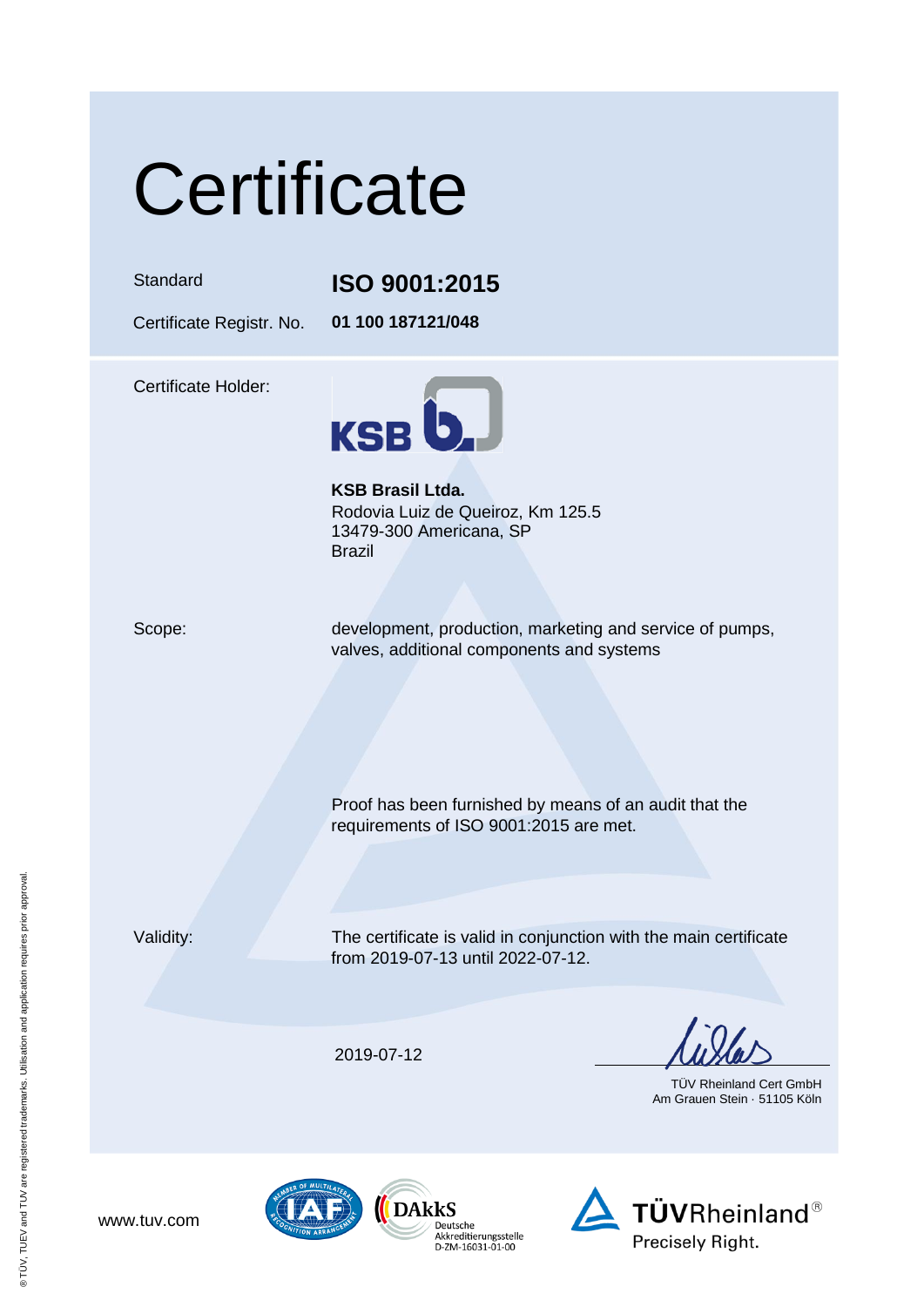# **Certificate**

### Standard **ISO 14001:2015**

Certificate Registr. No. **01 104 187121/048**

Certificate Holder:



**KSB Brasil Ltda.** Rodovia Luiz de Queiroz, Km 125.5 13479-300 Americana, SP Brazil

Scope: development, production, marketing and service of pumps, valves, additional components and systems

Proof has been furnished by means of an audit that the

requirements of ISO 14001:2015 are met.

www.tuv.com

Validity: The certificate is valid in conjunction with the main certificate from 2019-07-13 until 2022-07-12.

2019-07-12

TÜV Rheinland Cert GmbH Am Grauen Stein · 51105 Köln







® TÜV, TUEV and TUV are registered trademarks. Utilisation and application requires prior approval. ® TÜV, TUEV and TUV are registered trademarks. Utilisation and application requires prior approval.